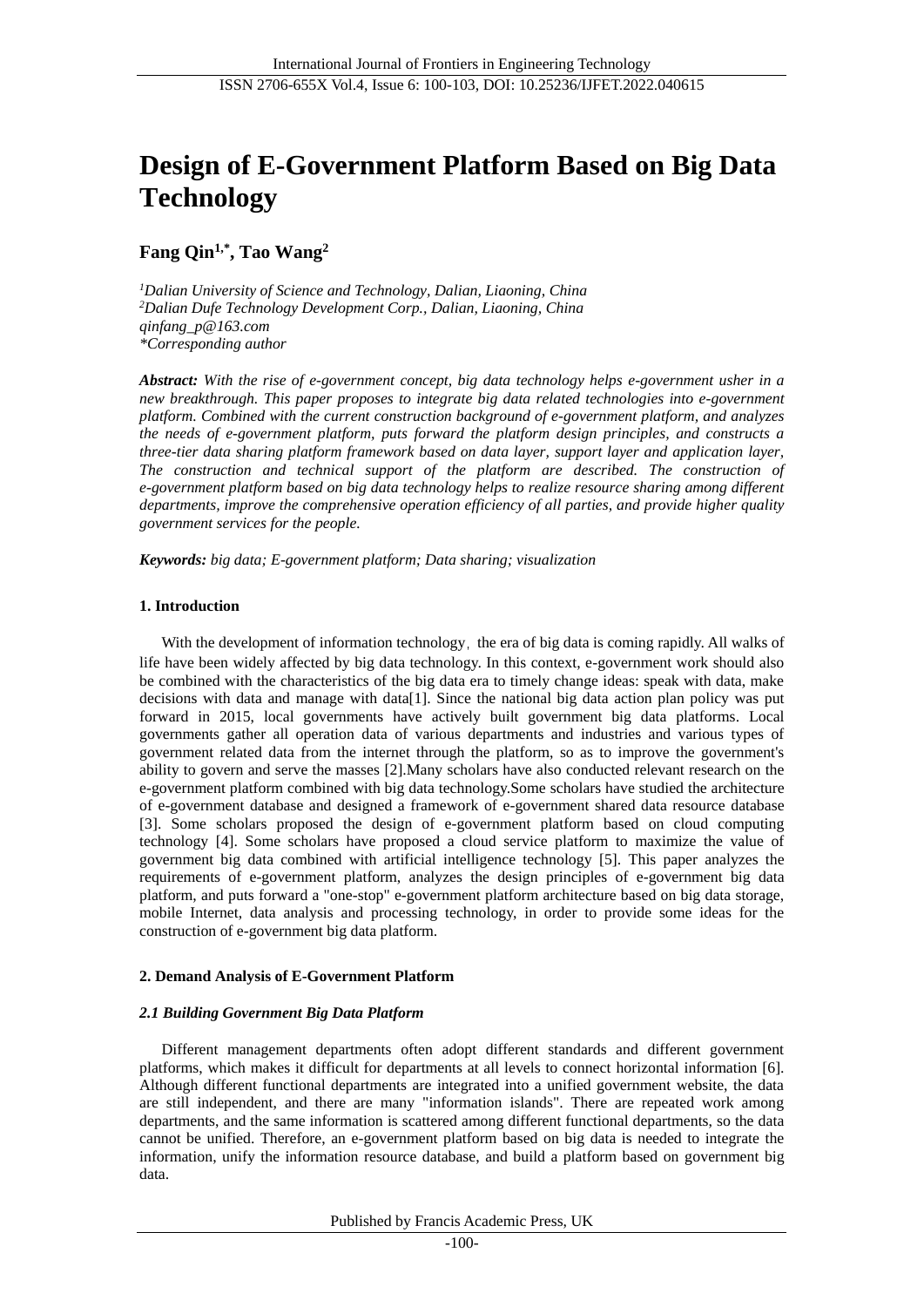## ISSN 2706-655X Vol.4, Issue 6: 100-103, DOI: 10.25236/IJFET.2022.040615

#### *2.2 Build a Perfect Shared Data Resource Database*

Government data comes from a wide range of sources, but it is difficult to integrate government data, which from different departments, different businesses and different degrees of integrity directly. Therefore, we should adopt appropriate collection methods to collect data timely, effectively and reasonably. At the same time, some government departments do not have perfect data analysis tools, and some grass-roots staff have insufficient data application ability, so it is difficult to really give full play to the advantageous role of government big data. Therefore, to build a government data platform, we must first build and improve the data resource database.

## *2.3 Deeply Integrate and Analyze Basic Data and Business Data to Provide Management Decision-Making Basis*

"Decision making with data" [7] is a new and deeper demand for government data governance. However, a large number of government information resources have not been fully utilized, resulting in a waste of data resources, which is not conducive to giving better play to the role of data resources in the transformation of social governance mode [8] .Therefore, it is necessary to combine the basic government data, business rules, data types, etc., and adopt a variety of methods to tap the deep-seated business needs, provide effective service basis, and better serve the society.

#### *2.4 The Aging Society Puts Forward New Requirements for E-Government*

The e-government platform provides more convenient services for enterprises and citizens. The traditional offline government is also gradually transitioning to online, but it has also encountered a series of problems. China's aging population is increasing. How the elderly quickly learn to use the government affairs platform to handle business and how to solve the problems encountered in the process of handling business are problems that can not be ignored in the construction of the government affairs platform. Combining modern digital technology with platform construction can improve the user experience of the elderly and create convenience for the elderly users.

#### **3. Design of E-Government Big Data Platform**

#### *3.1 Design Principles*

#### (1) Security

Because government information involves more privacy of users, it requires high security in the storage and transmission of information to a certain extent. By establishing a perfect system security management system and management scheme strategy, the security of information accessed to the system can be guaranteed.

#### (2) Reliability

The government service platform needs to provide services for different users around the clock. The system must have good reliability to support the efficient and rapid benign operation of various government services. The platform needs to carry out all-round reliability design and planning, and do a lot of effectiveness tests to ensure the stability and reliability of the system.

#### (3) Normative

The construction of government service management platform is based on various standards and norms of government service. Each module and function set by the platform must comply with various management systems and standard documents of local government. It is necessary to ensure the consistency of system platform and entity service hall with national and local regulations.

#### (4) Convenience

Let users more conveniently understand the entrance of handling different businesses and the handling methods on the Internet. Avoid repeated filling in materials and inability to clearly know the progress of work in the process of work. Therefore, in the system design, we should first consider the clear positioning of the service entrance of administrative services, so that users can handle various businesses quickly and conveniently after entering the system.

#### Published by Francis Academic Press, UK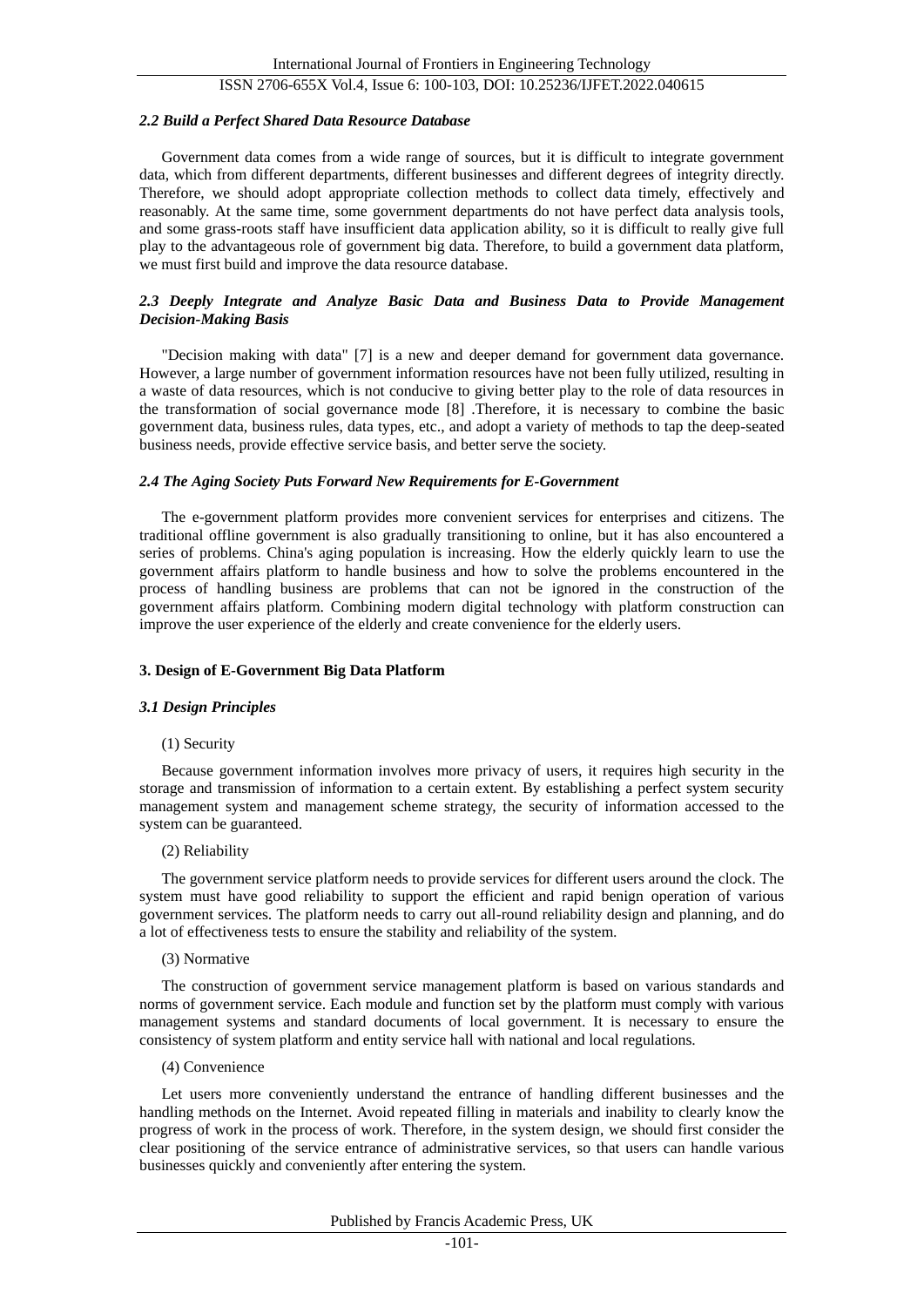## (5) Fusion

We should be application-oriented, integrate government data and realize the full integration of government data resources. Through association comparison, we can explore more data value in the association relationship of data. Clarify the ownership, use and management rights of data and the use relationship between them, clarify the rights, responsibilities and interests of all parties, and promote all departments to share data sources.

## *3.2 Platform Architecture Design*

Based on big data storage, mobile Internet, data processing and other technologies, the system constructs a "one-stop" e-government platform architecture. From top to bottom, the architecture is mainly divided into three levels: data layer, support layer and application layer. As shown in Figure 1.



*Figure 1: System framework*

Data layer: the data of this layer mainly includes population data, house data, electronic license data, enterprise data, urban environment data, facility data, etc. data collection, storage, exchange and sharing are realized through data import service, data cleaning and conversion, data interface service, etc.

The supporting layer plays a connecting role in the whole frame. It mainly includes some middleware, industry standards, etc. it is a pure technical support part, which will not be repeated here.

The application layer is the core functional layer of the framework. The massive text data, image data, video data, etc. provide a good data foundation for the analysis and mining of government big data, and the analysis results can also assist users in scientific management and decision-making [9]. Therefore, it is possible to provide auxiliary decision-making after processing, fusion, analysis and processing of information. The network service platforms include web service platform, mobile app, wechat official account Self service terminals provide diversified and practical services for enterprises, users and functional departments.

## **4. Key Technologies**

## (1) Data storage implementation

The storage process of the platform is designed as follows: the massive data collected is distributed and stored on HDFS through Hadoop framework, and the data is analyzed through MapReduce, and stored in the database after the analysis. The front-end page requests to obtain the data in the database, and the visualization effect of the data in the database is displayed to the user by calling echarts visualization library, or the data is displayed to the user in the form of general information. Hadoop distributed framework is responsible for the storage, data analysis and calculation of massive data processing and operation. The web server is mainly responsible for processing the request of the front-end page and returning the corresponding data. The database is mainly responsible for storing, querying, indexing, updating and loading database data.

Published by Francis Academic Press, UK